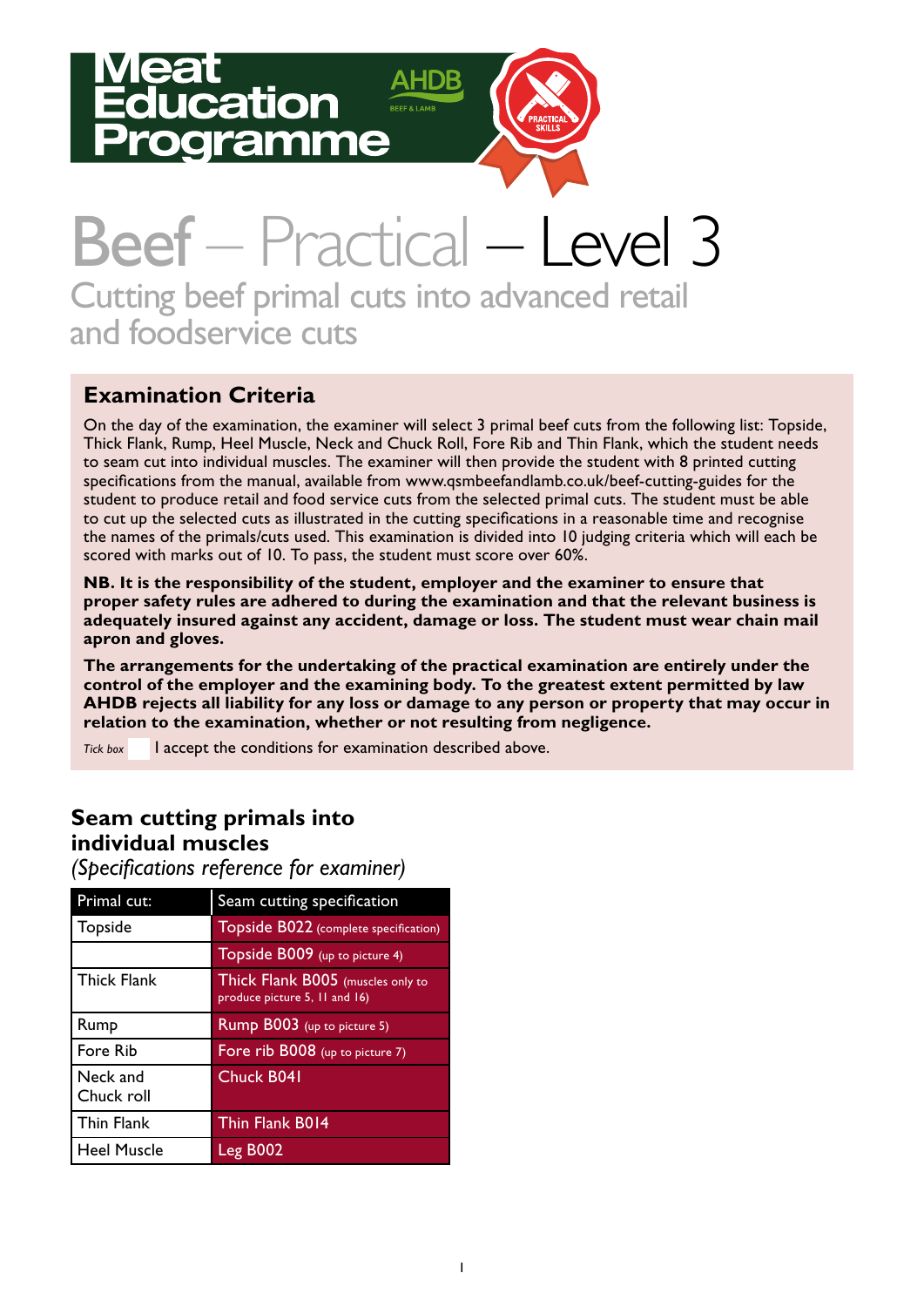## **Retail and Foodservice cut suggestions examiner can choose from**

| Primal cut:        | Retail/foodservice cuts to<br>be produced: |  |  |
|--------------------|--------------------------------------------|--|--|
| Topside            | <b>Topside B009</b>                        |  |  |
|                    | <b>Topside B024</b>                        |  |  |
|                    | <b>Topside B015</b>                        |  |  |
|                    | <b>Topside B022</b>                        |  |  |
|                    | <b>Topside B025</b>                        |  |  |
| <b>Thick Flank</b> | <b>Thick Flank B007</b>                    |  |  |
|                    | <b>Thick Flank B012</b>                    |  |  |
|                    | <b>Thick Flank B013</b>                    |  |  |
| Rump               | <b>Rump B003</b> (2 cuts)                  |  |  |
|                    | Rump B024                                  |  |  |
|                    | Rump B007                                  |  |  |

| Primal cut:         | Retail/foodservice cuts to<br>be produced: |  |  |  |
|---------------------|--------------------------------------------|--|--|--|
| Fore Rib            | Fore rib B008                              |  |  |  |
|                     | Fore rib B015                              |  |  |  |
| Neck and Chuck roll | Chuck B035                                 |  |  |  |
|                     | Chuck B026                                 |  |  |  |
|                     | Chuck B027                                 |  |  |  |
|                     | Chuck B028                                 |  |  |  |
| <b>Thin Flank</b>   | Thin Flank B014                            |  |  |  |
|                     | Thin Flank B006                            |  |  |  |
| <b>Heel Muscle</b>  | $Leg$ B002 (2 cuts)                        |  |  |  |

*Examiners will have to be aware that the primal cuts supplied by the businesses involved might vary slightly in specification. This might make it more difficult for the student to follow the supplied cut specification.*

*The examiner will have to use their own discretion and judge the quality of cutting and final product presented.* 

*NB. The specifications can be downloaded from the examiner administration area.* 

|                              | <b>Examination score</b>                                        |  |  |  |  |
|------------------------------|-----------------------------------------------------------------|--|--|--|--|
|                              | Total score                                                     |  |  |  |  |
| <b>Student</b>               |                                                                 |  |  |  |  |
|                              | Passed examination                                              |  |  |  |  |
|                              |                                                                 |  |  |  |  |
|                              | Failed examination                                              |  |  |  |  |
|                              | Total available points 100                                      |  |  |  |  |
|                              | Pass level is 60 points and above<br>Fail level is 59 and below |  |  |  |  |
|                              |                                                                 |  |  |  |  |
| <b>Student place of work</b> |                                                                 |  |  |  |  |
|                              |                                                                 |  |  |  |  |
|                              |                                                                 |  |  |  |  |
|                              |                                                                 |  |  |  |  |
|                              |                                                                 |  |  |  |  |
|                              |                                                                 |  |  |  |  |
| <b>Examiner</b>              |                                                                 |  |  |  |  |
|                              |                                                                 |  |  |  |  |
|                              |                                                                 |  |  |  |  |
|                              |                                                                 |  |  |  |  |
|                              |                                                                 |  |  |  |  |
|                              |                                                                 |  |  |  |  |
|                              |                                                                 |  |  |  |  |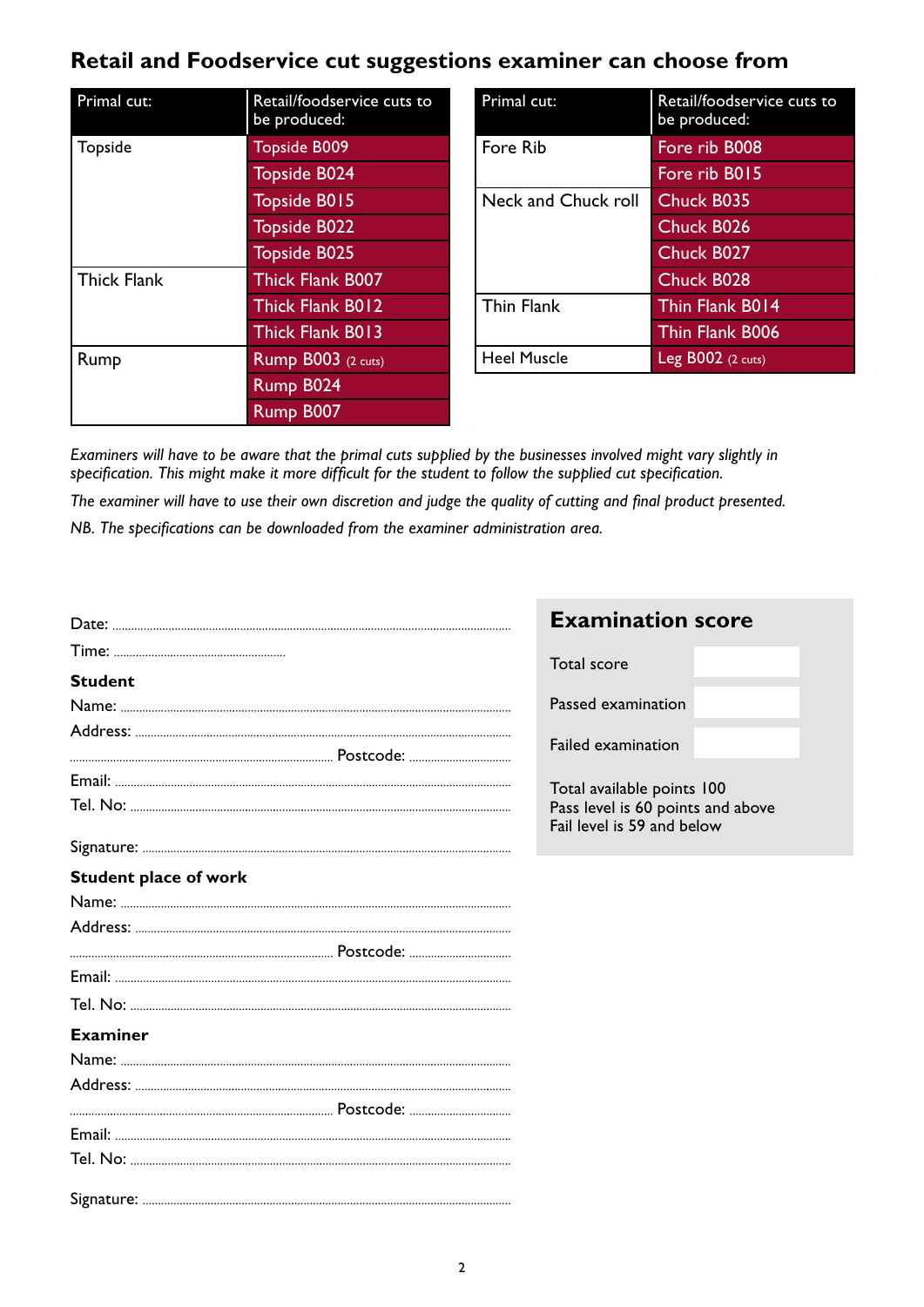#### **Selected primal cuts to produce 8 retail/ foodservice cuts from**

| Name of primal cut I: | Name of primal cut 3: |
|-----------------------|-----------------------|
|                       |                       |
| Cuts to be produced:  | Cuts to be produced:  |
|                       |                       |
|                       |                       |
|                       |                       |
| Name of primal cut 2: |                       |
|                       |                       |
| Cuts to be produced:  |                       |



1. Being able to seam cut the primal muscles into individual muscles by following the natural seams.

| Poor                                                                                                                                                                                                                                                                                                                                                     |  |  |  |  |  |  |  |  | <b>Very Good</b> |  |
|----------------------------------------------------------------------------------------------------------------------------------------------------------------------------------------------------------------------------------------------------------------------------------------------------------------------------------------------------------|--|--|--|--|--|--|--|--|------------------|--|
|                                                                                                                                                                                                                                                                                                                                                          |  |  |  |  |  |  |  |  |                  |  |
| ${\small \begin{minipage}{14cm} \begin{tabular}{ c c c c c } \hline \textbf{Comments:} & \textbf{3.000015} & \textbf{5.000015} & \textbf{6.000015} & \textbf{6.000015} & \textbf{6.000015} & \textbf{6.000015} & \textbf{6.000015} & \textbf{6.000015} & \textbf{6.000015} & \textbf{6.000015} & \textbf{6.000015} & \textbf{6.000015} & \textbf{6.0000$ |  |  |  |  |  |  |  |  |                  |  |
|                                                                                                                                                                                                                                                                                                                                                          |  |  |  |  |  |  |  |  |                  |  |
|                                                                                                                                                                                                                                                                                                                                                          |  |  |  |  |  |  |  |  |                  |  |

2. Being able to follow the natural seams of the muscle without cutting unnecessarily into muscles.

| Poor |  |  |  |  | <b>Very Good</b> |
|------|--|--|--|--|------------------|
|      |  |  |  |  |                  |
|      |  |  |  |  |                  |
|      |  |  |  |  |                  |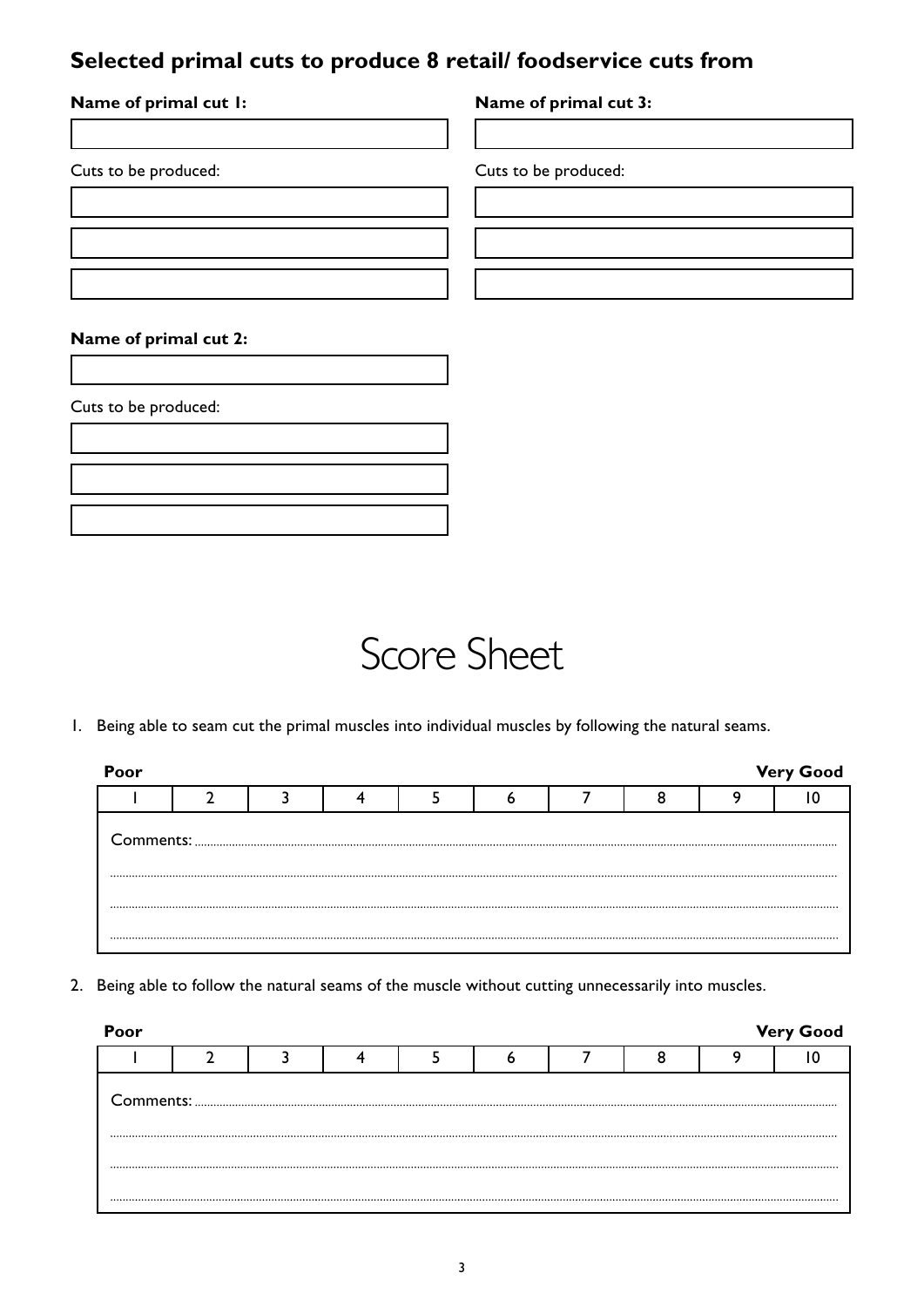3. Being able to produce the cuts without unnecessary cuts/stab marks or damage to muscles.

| <b>Very Good</b><br>Poor |  |  |  |  |  |  |  |  |  |  |
|--------------------------|--|--|--|--|--|--|--|--|--|--|
|                          |  |  |  |  |  |  |  |  |  |  |
|                          |  |  |  |  |  |  |  |  |  |  |
|                          |  |  |  |  |  |  |  |  |  |  |
|                          |  |  |  |  |  |  |  |  |  |  |
|                          |  |  |  |  |  |  |  |  |  |  |

4. Being able to remove gristle, connective tissue and fat cleanly without wasting good meat.

| Poor                                                                                                                                                                                                                                                                                                                                                                                                                                                                                              |  |  |  |  |  |  |  |  | <b>Very Good</b> |  |
|---------------------------------------------------------------------------------------------------------------------------------------------------------------------------------------------------------------------------------------------------------------------------------------------------------------------------------------------------------------------------------------------------------------------------------------------------------------------------------------------------|--|--|--|--|--|--|--|--|------------------|--|
|                                                                                                                                                                                                                                                                                                                                                                                                                                                                                                   |  |  |  |  |  |  |  |  |                  |  |
| ${\small \begin{minipage}{14cm} \begin{tabular}{ c c c c c } \hline \textbf{Comments:} & \textbf{\textit{3}} & \textbf{\textit{5}} & \textbf{\textit{6}} & \textbf{\textit{7}} & \textbf{\textit{8}} & \textbf{\textit{8}} & \textbf{\textit{9}} & \textbf{\textit{1}} & \textbf{\textit{1}} & \textbf{\textit{1}} & \textbf{\textit{1}} & \textbf{\textit{1}} & \textbf{\textit{1}} & \textbf{\textit{1}} & \textbf{\textit{1}} & \textbf{\textit{1}} & \textbf{\textit{1}} & \textbf{\textit{1$ |  |  |  |  |  |  |  |  |                  |  |
|                                                                                                                                                                                                                                                                                                                                                                                                                                                                                                   |  |  |  |  |  |  |  |  |                  |  |
|                                                                                                                                                                                                                                                                                                                                                                                                                                                                                                   |  |  |  |  |  |  |  |  |                  |  |
|                                                                                                                                                                                                                                                                                                                                                                                                                                                                                                   |  |  |  |  |  |  |  |  |                  |  |

5. To be able to recognise the direction of the grain of the meat.

| Poor |  |  |  |  | <b>Very Good</b> |
|------|--|--|--|--|------------------|
|      |  |  |  |  |                  |
|      |  |  |  |  |                  |
|      |  |  |  |  |                  |
|      |  |  |  |  |                  |

6. Being able to produce cuts without bone dust, stringing of joints to be be even and tidy and steaks to be of even thickness.

| Poor |                                                                                                   |  |  |  | <b>Very Good</b> |
|------|---------------------------------------------------------------------------------------------------|--|--|--|------------------|
|      |                                                                                                   |  |  |  |                  |
|      | ${\small \begin{minipage}{0.9\linewidth} \textbf{Comments:} \end{minipage}} \label{def:submodel}$ |  |  |  |                  |
|      |                                                                                                   |  |  |  |                  |
|      |                                                                                                   |  |  |  |                  |
|      |                                                                                                   |  |  |  |                  |